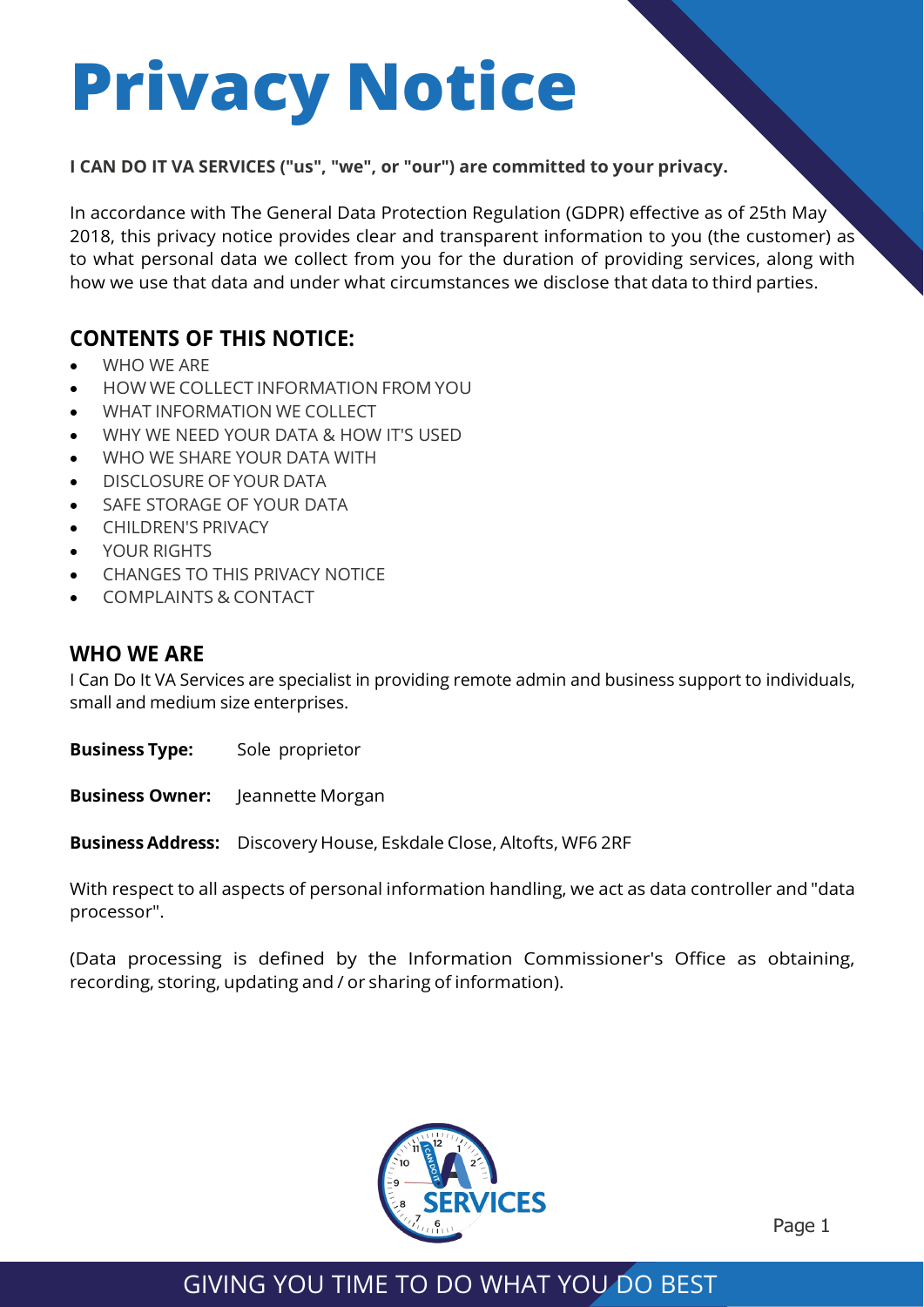## **HOW WE COLLECT INFORMATION FROM YOU**

All personal data is collected via oral communication (ie. telephone), email, and our website. Before providing us with data, we would always recommend to any customer that they read this privacy notice in its entirety so as to become familiar and assured with our procedures for handling personal information.

## **WHAT INFORMATION WE COLLECT**

We collect only the information which is necessary for us to be able to provide you withour services, and will never ask for additional details which are not relevant. Types ofinformation collected are as follows:

#### **PERSONAL DATA**

**(Personal data is information relating to an identifiable person who can be directlyor indirectly identified in particular by reference to an identifier).**

- Your full name
- Your email address
- Your contact number(s)
- Your address (either home and/or office whichever is applicable)
- Credit / debit card information where payments are made via telephone

#### **USAGE DATA**

Our website may make use of statistical tracking via counters and analytics, thus we may know the number of times you visit our website, and your approximate geographical location when visiting our website as indicated by your IP address.

#### **COOKIE DATA**

Cookies are small files deposited from a website onto your computer which uniquely identify you with respect to your online behaviours and preferences. See our Cookie Policy for information as to how these may be used.

#### **WHY WE NEED YOUR DATA AND HOW IT'S USED**

Your personal data is needed for the following purposes:

- So that we can contact you to discuss our services and liaise with you for the durationof any work being carried out
- To be able to keep you updated with changes in our services
- For invoicing and billing



Page 2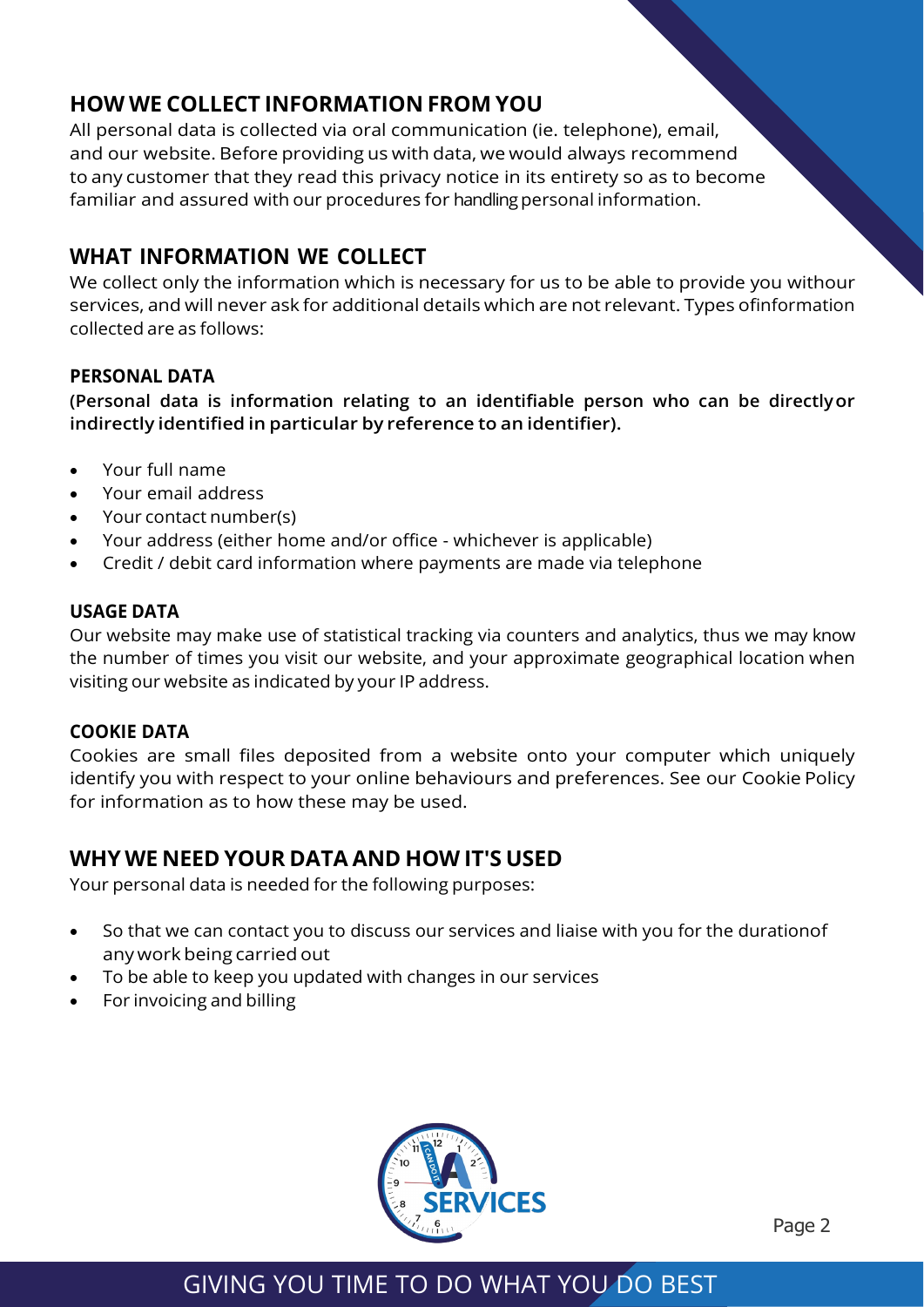## **WHO WE SHARE YOUR DATA WITH**

During the course of providing our services to you, we may require assistance via services provided by third party companies. Where this is necessary, your details will notbe passed across without your prior consent, and we do our utmost to ensure we use only the most reputable third party companies who themselves have privacy notices on their websites in keeping with GDPR regulations.

**We will never pass on your information to a third party without your consent.**

#### **DISCLOSURE OF DATA**

We will never make your personal data public unless required by exceptional legal circumstances, for example protecting our own interests in trying to recover an unpaid invoice, or aiding police in criminal investigations.

### **SAFE STORAGE OF YOUR DATA**

Any and all personal data belonging to you which is in our possession is stored as securely as possible. Where third party storage is used, for example in the case of cloud storage, we are reliant on the security systems in place used by cloud storage companiesand cannot be held responsible should a breach occur.

#### **CHILDREN'S PRIVACY**

Our service is aimed at people of legal age. We would never intentionally collect personal data from children or anyone who is less than 18 years old without the consentof a parent or guardian.

### **YOUR RIGHTS**

Under the General Data Protection Regulation (GDPR) and The Data Protection Act 2018(DPA) you have a number of rights with regard to your personal data.

You have the right to access, update or to delete the information we hold about you, theright of rectification, the right to object, the right to portability and the right to withdraw consent.

## **CHANGES TO THIS PRIVACY NOTICE**

Periodically, it may be necessary for us to make changes to this privacy notice. If we should update any of our policies with regards to how we handle your personal data, wewill notify you by email and make you aware of the changes.

In the event of us being unable to contact you we recommend, of your Own accord, that you read this privacy notice every few months so as to keep yourself fully up to date with our privacy policies and procedures.



Page 3